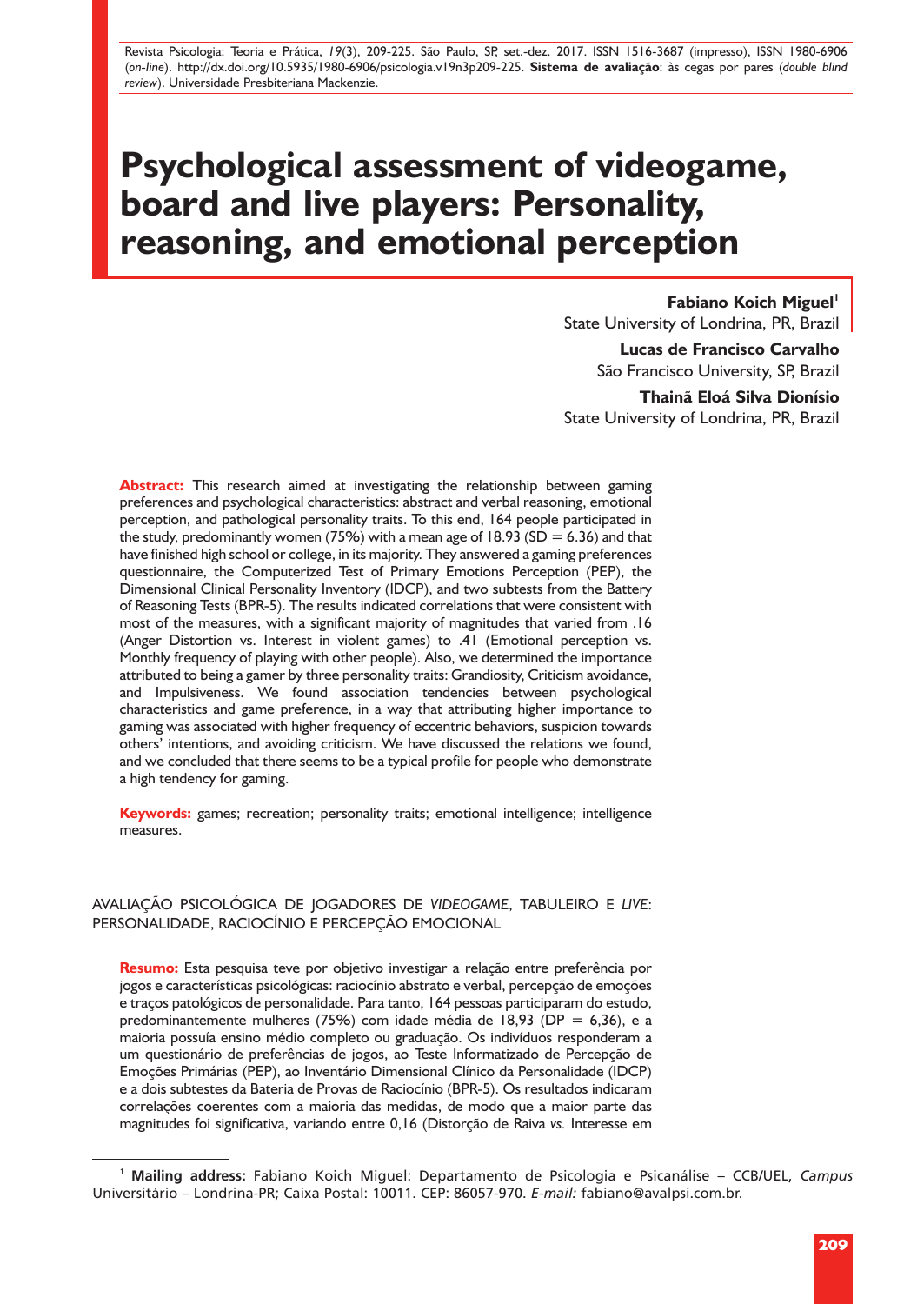jogos violentos) e 0,41 (Percepção emocional *vs*. Quantas vezes por mês se reúne com outras pessoas para jogar). Além disso, a importância atribuída a ser um usuário de jogos foi predita principalmente por três traços da personalidade: Grandiosidade, Evitação a críticas e Impulsividade. Foi possível encontrar tendências de associação entre características psicológicas e a preferência por jogos, de modo que atribuir maior importância ao ato de jogar mostrou-se associado à maior frequência de comportamentos excêntricos, desconfiança quanto às intenções dos outros e evitação a críticas. As relações encontradas foram discutidas, o que possibilitou concluir que parece existir um perfil típico para pessoas que demonstram alta tendência para o ato de jogar.

**Palavras-chave:** jogos; recreação; traços de personalidade; inteligência emocional; medidas de inteligência.

#### EVALUACIÓN PSICOLÓGICA DE LOS JOGADORES DE VIDEOJUEGOS, TABLEROS Y LIVE: PERSONALIDAD, RACIOCINIO Y PERCEPCIÓN EMOCIONAL

**Resumen:** Esta investigación tuvo como objetivo investigar la relación entre la preferencia por los juegos y las características psicológicas: el razonamiento abstracto y verbal, la percepción de las emociones y rasgos de personalidad patológicos. Para ello, 164 personas participaron en el estudio, en su mayoría mujeres (75%) con una edad media de 18,93 (SD = 6,36), con nivel de educación secundaria y graduación, en su mayoría. Respondieron a un cuestionario de preferencias de juego, la Prueba Computarizada de Percepión de las Emociones Primarias (PEP), el Inventario Dimensional Clínico de la Personalidad (IDCP) y dúas pruebas de la Batería de Pruebas de Razonamiento (BPR-5). Los resultados mostraron correlaciones coherentes con la mayoría de las mediciones, siendo la mayoría de magnitudes significativas, variando de .16 (Distorsión de ira x Interés en juegos violentos) a .41 (Percepción emocional x Frecuencia mensual de jugar con otras personas). Además, la importancia atribuida a ser un jugador fue predicha por tres rasgos de personalidad: Grandiosidad, Evitación de la crítica e Impulsividad. Encontramos tendencias de asociación entre las características psicológicas y la preferencia del juego, de tal forma que atribuir mayor importancia al juego se asoció con una mayor frecuencia de conductas excéntricas, sospechas hacia las intenciones de los demás y evitar críticas. Las relaciones que encontramos son discutidas, y llegamos a la conclusión de que parece que hay un perfil típico para las personas que demuestren tendencia alta para los juegos.

**Palabras clave:** juegos; recreación; rasgos de personalidad; inteligencia emocional; medidas de inteligencia.

#### **Introduction**

Games and video games are often leisure activities and, like all human activity, involve psychological aspects. Research shows that certain types of video games are related to better spatial reasoning (Feng, Spence & Pratt, 2007), faster processing speed, and higher short-term visual memory (McDermott, Bavelier & Green, 2014), higher abstract reasoning, and problem-solving (Suziedelyte, 2015), among others. Literature suggests that video games can train neurological development, as in the research conducted by Kühn, Gleich, Lorenz, Lindenberger, & Gallinat (2014). The authors compared two groups: a control group with one that trained for two months in a platform game, and the results indicate a significant increase of brain matter in areas responsible for spatial location, planning, working memory, and motor performance.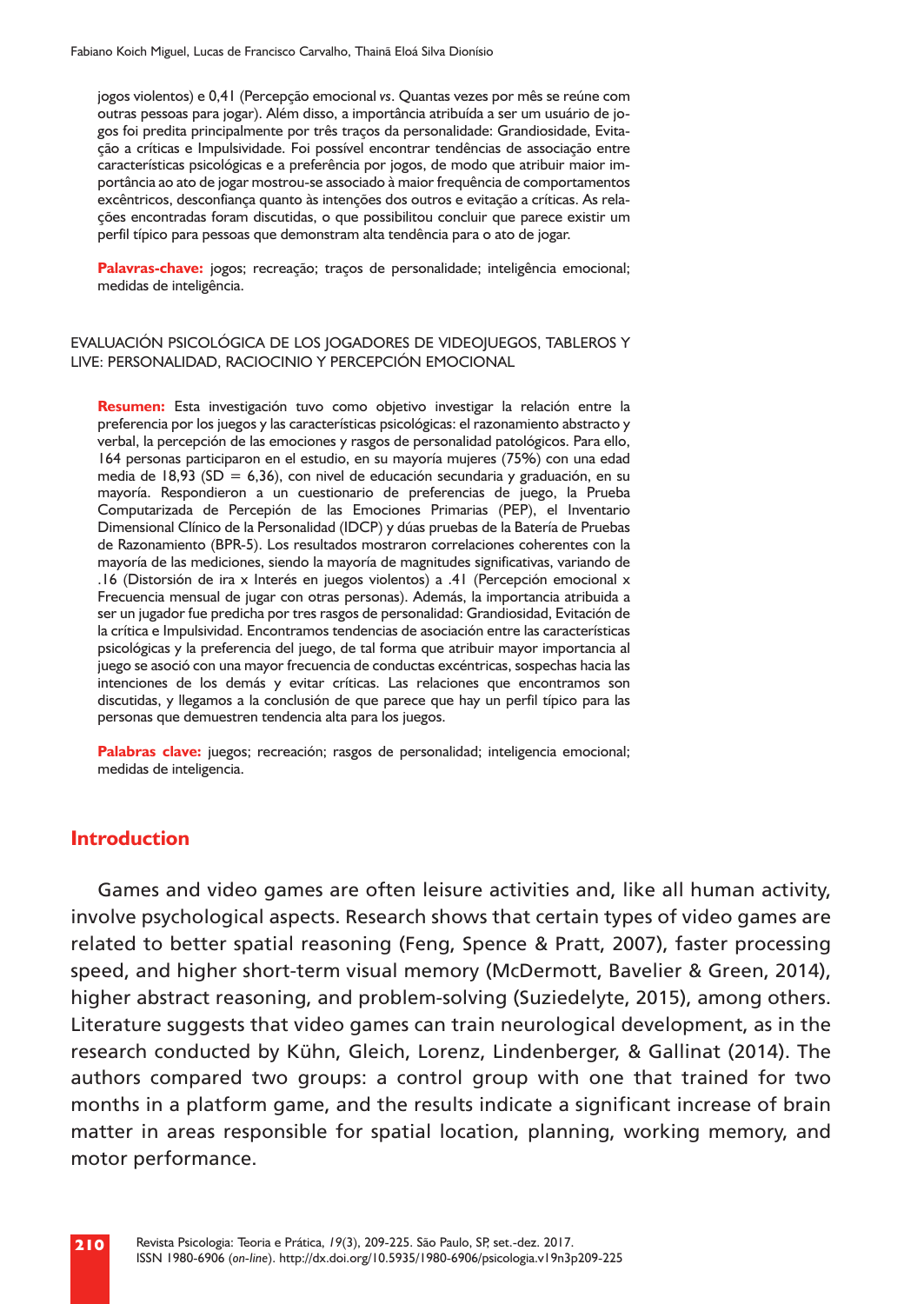However, games associate not only affective and personality traits but also with cognitive skills. For example, comparing people who played aggressive video games during three days with people who played non-aggressive video games, Hasan, Bègue, Scharkow, & Bushman (2013) found that the first group showed a significant increase in the frequency of aggressive behavior, while the second group showed a decrease in aggressive behaviors; the difference nonetheless was not significant. Other studies that found similar results suggest that violent video game exposure can lead to reduced awareness and aggressive thoughts and behavior (Anderson et al., 2010; Engelhardt, Bartholow, Kerr, & Bushman, 2011). In contrast, other studies suggest that the use of pro-social games may increase the frequency of socially valued behaviors (Greitemeyer & Osswald, 2011).

Concerning personality traits, Peever, Johnson & Gardner (2012), based on the model of the five great factors, found that extraversion associates with the preference for more casual and festive games; introversion associates with RPG games and strategy; conscientiousness associates with sports games; fighting and simulation, and openness to experience associate with action and platform games. In a study conducted by Chory & Goodboy (2011), the preference for violent games associates with greater openness and lesser agreeableness.

The research conducted by Herodotou, Kambouri, and Winters (2011) investigated characteristics of emotional intelligence according to trait theory, that is, more associated with personality and evaluated by self-report tests. The participants were young people who played multiplayer online video games. The results indicate that the emotional intelligence trait correlated significantly with social preferences in the game, such as helping other users and chatting, as opposed to success preferences such as acquiring power and competing. The emotional intelligence trait also correlates with fewer hours dedicated to the game. All correlations were of magnitude 0.16 or lower.

As for frequency, a two-year longitudinal study (Gentile et al., 2011) found that there is an association between the pathological use of video game with lower levels of social skills and school performance. Also, there is an association of high frequency of playing with higher levels of impulsivity, depression, and anxiety.

Given the shortage of Brazilian research in this area, and looking to contribute to mapping the impact of games on psychological variables, the present study intended at studying the relationship between the preference for different types of game and psychological characteristics. More specifically, the study verified how much the importance given to games, the time spent playing, and the preference for specific types of games can relate to abstract and verbal reasoning, the perception of emotions in others, and pathological personality traits.

Taking into account the presented analysis, we understand that there is an association between several psychological characteristics with the preference for certain types of games, so this study sought to expand the role of psychological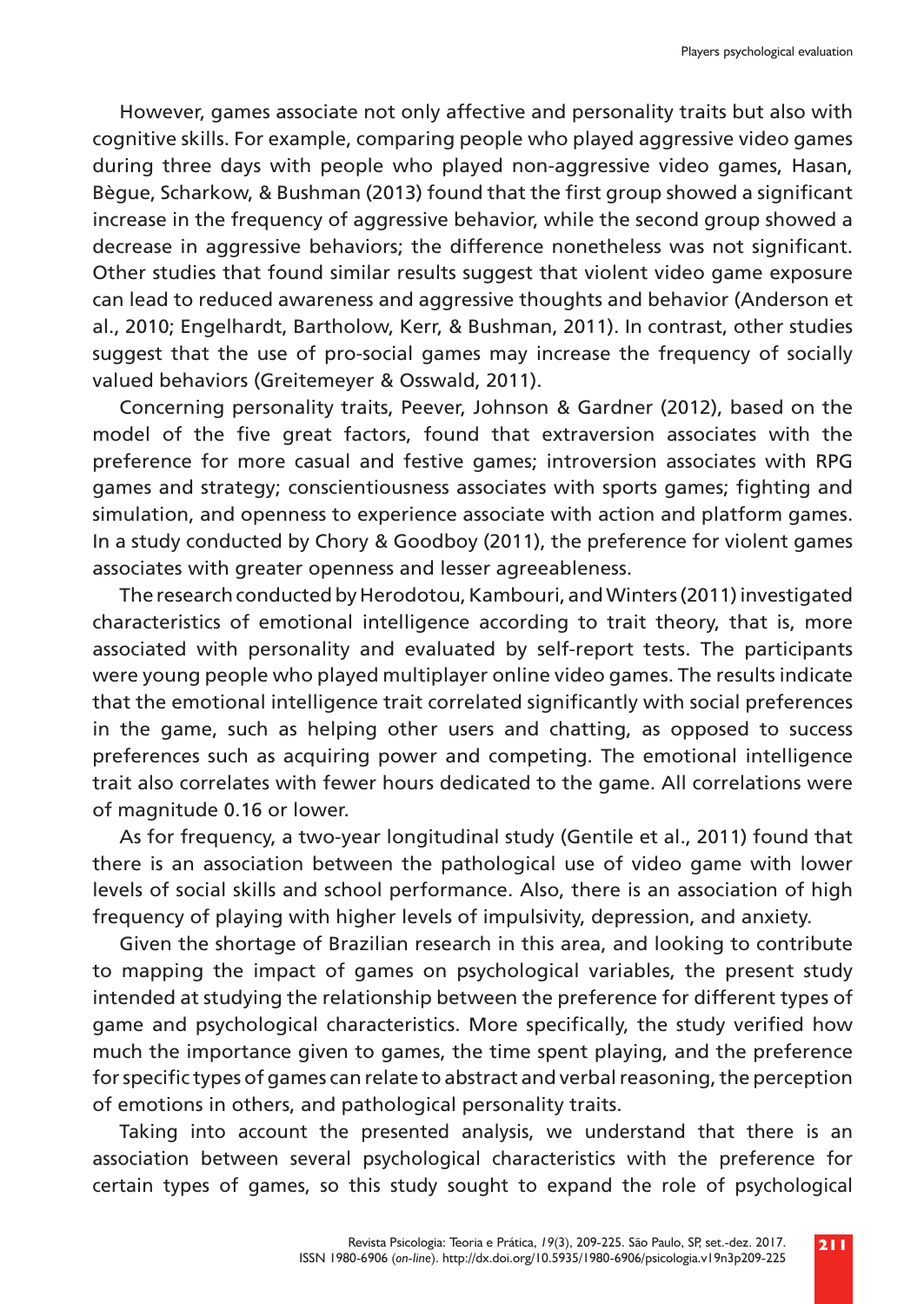characteristics. For this, we selected instruments to evaluate several aspects: an ability to perceive emotions, intelligence, and personality traits. The test for assessing emotional perception provided the following results: a general level of perception, specific levels of identification of each of the eight primary emotions (joy, love, fear, surprise, sadness, disgust, anger, and curiosity), and general level of distortion, which indicates errors in the attribution of emotions (Miguel & Primi, 2014). The intelligence test assessed abstract reasoning ability (understanding relationships between concepts without previous learning) and verbal reasoning (understanding relationships between words) (Primi & Almeida, 2000). We evaluated these personality traits: dependency (feelings of inferiority and the need for others to make decisions), aggressiveness (interest in violence and aggressive behaviors), mood instability (sudden mood swings), eccentricity (perception of self as being different), (suspicion of others' intentions), grandiosity (sense of superiority and view of oneself as better than others), isolation (avoidance of social experience), avoidance of criticism (embarrassment with social situations), self-sacrifice (making oneself more available to others than to himself), conscientiousness (worry with detail and perfection), and impulsiveness (adventurous and reckless behavior) (Carvalho & Primi, 2015).

Based on the constructs evaluated by the aforementioned tests and their typically manifest behaviors, we elaborated the following hypotheses:  $h_1$  – Attributing greater importance to games would be related to greater eccentricity, attention seeking, distrust, isolation and criticism avoidance; *h<sub>2</sub>* – Greater time dedicated to games would be related to higher levels of reasoning, less ability to perceive others' emotions and lesser perception of joy;  $h<sub>3</sub>$  – Interest in reasoning games (which require strategy and planning) would be related to higher levels of reasoning;  $h_a$  – Interest in action games (involving movement and energy) would be related to higher levels of impulsiveness;  $h<sub>5</sub>$  – Interest in violent games (involving fighting, destruction, and morbidity) would be related to higher levels of anger perception, with traits of aggression, distrust, and impulsiveness;  $h_6$  – Interest in live Role Playing Games – RPG (an uncommon modality in which the game happens through representation and experience) would be related to higher levels of eccentricity and grandiosity;  $h<sub>7</sub>$  – Interest only in online games would be related to higher levels of isolation;  $h<sub>8</sub>$  – The monthly frequency of meetings with others to play would be related to higher levels of emotional perception and perception of joy, and lower levels of general emotional distortion and isolation.

#### **Method**

## **Participants**

Participants included a total of 164 people, with a mean age of 18.93 (SD = 6.36; minimum 14 and maximum 59), of which 123 (75%) were female. Regarding educational level, 57.0% had completed secondary education, 27.6% higher education, 11.7% primary education, and 3.7%, post-graduate education.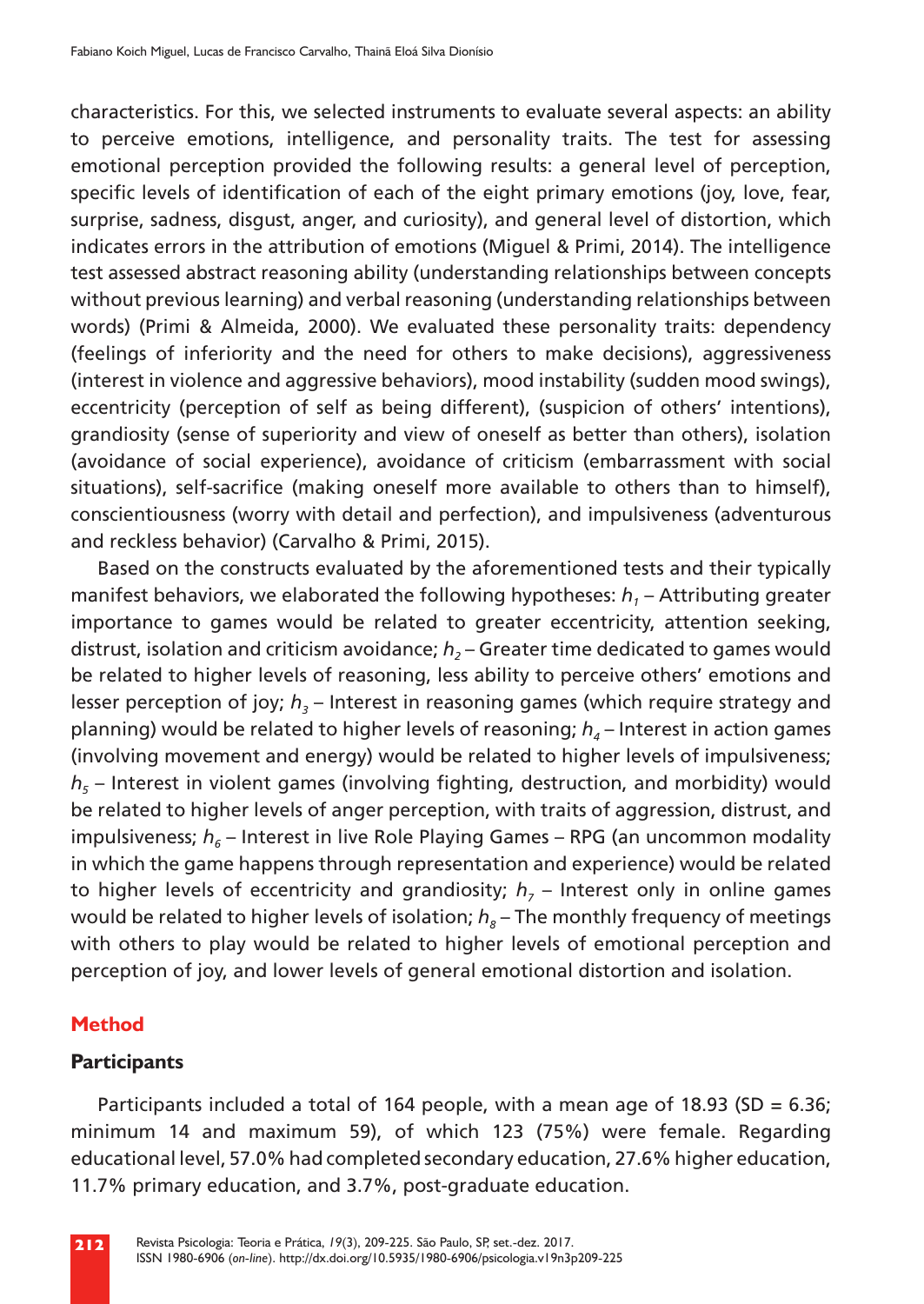#### **Instruments**

*Game Preferences Questionnaire:* We developed the questionnaire specifically for this research, and it presented several questions related to game preferences. The first question was "How important is playing games in your life?" with the possibility of responding on a Likert scale from 0 to 10. The second question was "How long have you been playing regularly?" with a response in years. The third question was "Check how many hours a week you play" with options of every five hours up to the final choice of over 35 hours. The fourth question was "Check the type(s) of game(s) you normally play," with three options (online, table/live, console) with examples of current and classic games, with the option to check more than one option. The fifth question was "What genre(s)/style(s) of game do you prefer or play more often?" with a list of various styles of games also accompanied by current and classic examples, with the option to check more than one option. As we did not find any references that identified the specific amount of game styles, we listed the following styles based on internet search results (e.g., Costa, 2014). The options were: platform, first-person shooter (FPS), third-person shooter (TPS), RPG Live action (theatrical), Electronic RPG, action, adventure, fighting, terror, arcade, open world, simulation, strategy, multiplayer, indie games (independent electronic games), old school. The sixth question was "Do you have a set group of people who play the same game with you?" with four response options: no; yes, we play offline (in person); yes, we play online, with people that I know in person; yes, we play online, with people that I don't know personally. The participant could check more than one option with "yes." The seventh question was "Do you usually meet with other people to play?" with the option to answer yes or no, and, if yes, we asked information on how many times they met each month. There was also an open question "Would you like to leave a comment about your playing experience?" but few participants responded, so we could not categorize the answers.

*Computerized Test of Primary Emotions Perception (PEP):* PEP is a computerized test that is designed to assess the ability to perceive emotions as well as distortions in perception, i.e., inappropriate attribution of emotional states (e.g., to attribute disgust to an expression of joy). For this, it presents 38 soundless videos of people expressing emotions, and the first three videos are examples of the task. The participant should watch the videos and report which emotion or emotions from a list of eight emotions (joy, love, fear, surprise, sadness, disgust, anger, and curiosity) are present in each video. In this study, we employed the general emotional perception score, the general distortion score, and the scores of each of the eight emotions, i.e., frequency of each emotion. Psychometric studies with PEP demonstrated adequate accuracy and validity, and there is a relation between the ability to perceive emotions and other measures of intelligence and emotional perception, whereas there is a relation between distortions and individual frequency of emotions and personality characteristics (Miguel & Pessotto, 2016; Miguel & Primi, 2014).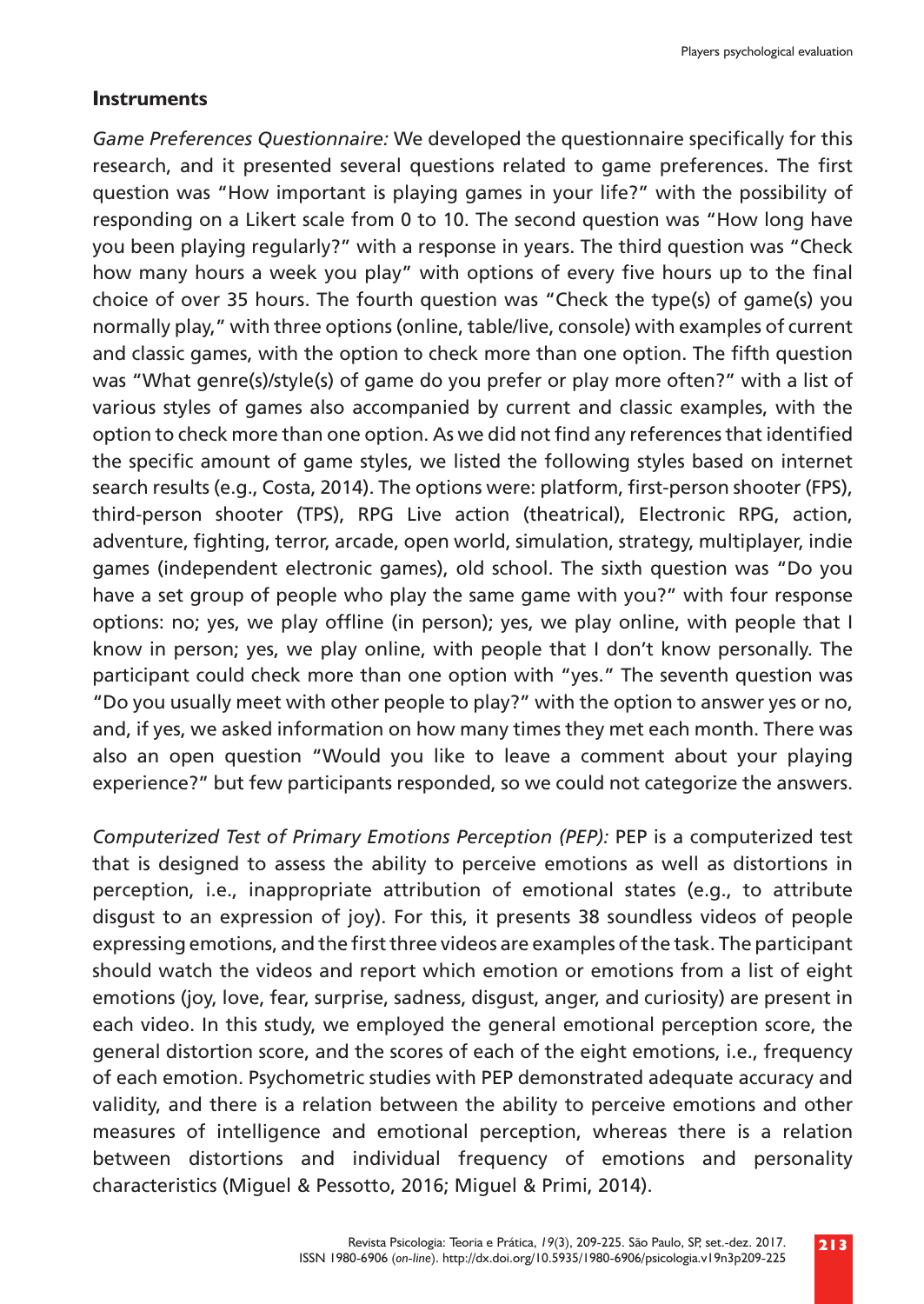*Dimensional Clinical Personality Inventory (IDCP):* It is a self-report instrument for the evaluation of pathological personality traits designed by Carvalho and Primi (2015). It consists of 163 items distributed in 12 dimensions: dependency, aggressiveness, mood instability, eccentricity, attention seeking, distrust, grandiosity, isolation, criticism avoidance, self-sacrifice, conscientiousness, and impulsiveness. We verified the psychometric properties of the instrument in several studies (Carvalho & Primi, 2015, 2016), in which we found favorable evidence of validity and adequate reliability indexes.

*Abstract Reasoning (RA) e Verbal Reasoning (RV):* We extracted both tests from the Battery of Reasoning Test (BPR-5; Primi & Almeida, 2000). They consist of tasks in which the participant must identify the relationship between the presented stimuli to find the correct solution, the AR test uses abstract geometric figures, and the VR test uses words.

### **Procedures**

The research was approved by the Research Ethics Committee of the State University of Londrina (Universidade Estadual de Londrina – CAAE 20786713.8.000.5231). We included all the instruments used in an online system developed for research with the tests. We then invited the participants to respond to the survey through personal invitation or social networks and disclosed the link to the online system. We invited only people aged 18 or older, with no other types of restriction (e.g., gender, socioeconomic level, among others). The invitations explained that the purpose of the research was to understand possible psychological characteristics of game users, without specifying the types of games. Following international recommendations regarding the application of online tests (ITC, 2005), the participants initially saw only the free and informed consent term and, if they agreed to it, they had to create a user in the system via email. After that, the research tests were made available.

As the system allowed choosing the tests to be answered, not all participants responded to all the instruments. In addition to the game preferences questionnaire, 152 participants also responded to the PEP, 118 responded to the IDCP, 141 responded to the AR, and 120 responded to the VR.

## **Data Analysis**

We based the two reasoning tests scores on the tests' raw score (Primi & Almeida, 2000). On the other hand, we calculated the IDCP factors scores based on the T-scale, i.e., mean 50 and standard deviation of 10, using as a reference the non-patients sample of Carvalho and Primi (2015).

In the case of PEP, in addition to the general emotional perception score, distortions were also studied, which are incoherent attributions of emotional states (e.g., attributing disgust to a video of a cheerful and smiling person). Previous studies (Miguel & Pessotto,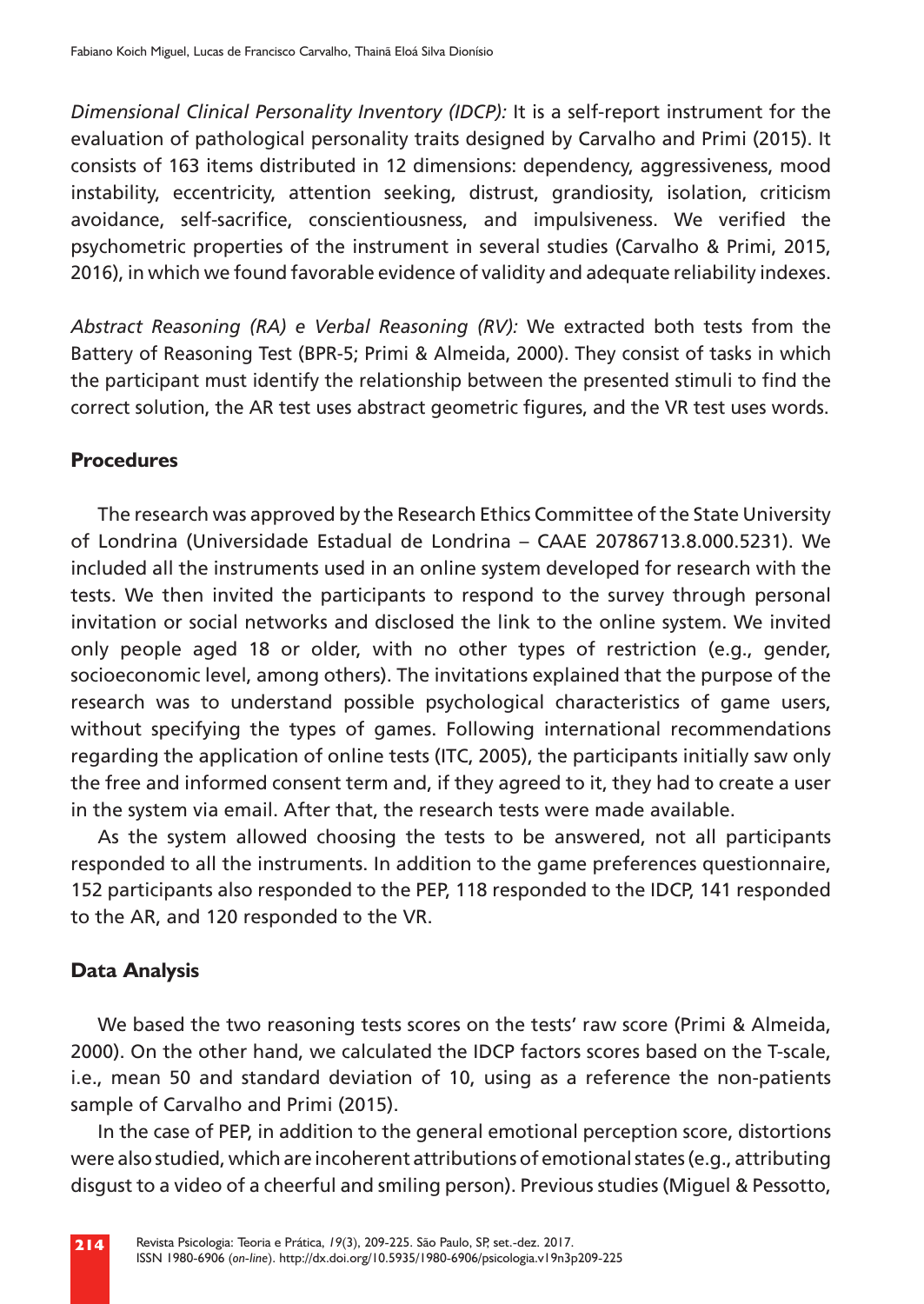2016) have shown that there is an association between these distortions and personality traits rather than cognitive aspects. Also, there is an association between the general distortion in the test and being less able to correctly perceive reality. There is a relation between distortions of joy and greater sociability, just like there is between anger distortions and aggressive thinking and behavior. The general perception and general distortion scores were calculated on a z-scale (mean 0, standard deviation 1). The specific distortions of the emotions were calculated according to the frequency in which they appeared, subtracted from the actual frequency in the test. Thus, for example, a score of 0 for anger distortion indicates that the participant identified the correct number of anger expressions in the PEP. A score of -3 indicates that the participant did not identify three expressions of anger, and a score of +5 indicates that the participant identified five expressions of rage that was not present in the test.

We calculated the scores on games styles by the frequency of games that the participant checked. Thus, reasoning represented the sum of electronic RPG, simulation, and strategy games. The action represented the sum of platform, FPS, TPS, action, adventure, fighting, terror, arcade, and open world games. Violent represented the sum of FPS, fighting, and terror games. For the scalar scores, we used Pearson correlations to study the association with psychological tests. For the dichotomous categorical scores, we used Student's t and Cohen's d tests, considering an effect size from .20 as not negligible (Cohen, 1992). Also, we employed logistic regression analysis to predict to which extent playing is essential in a person's life, based on the dimensions of the IDCP. The importance variable was dichotomized using the lower and upper quartile. We also used ANOVA by repeated measures for the two groups formed, based on the extreme quartiles regarding the level of importance, seeking to understand the interaction of the IDCP dimensions about the profile of players who consider playing little important and those who consider playing extremely important.

#### **Results**

The descriptive statistics of the participants are present in Table 1. There was a significant variability of results regarding the questionnaire on game preferences, indicating several levels of importance attributed to the games, time spent playing, among others. Regarding the IDCP results, the scores were around the normative mean of the test (50.0), suggesting that the participants were distributed adequately along the personality traits. Similarly, the AR and VR scores showed that the participants of this research tended to present average performance close to normative expectation (Primi & Almeida, 2000). Regarding the general PEP scores (perception and distortion), the proximity of zero and standard deviations close to one indicate distribution close to the norm. The emotion of joy was perceived with a lower frequency than the test presents, while the frequency of anger approached the expected in the test.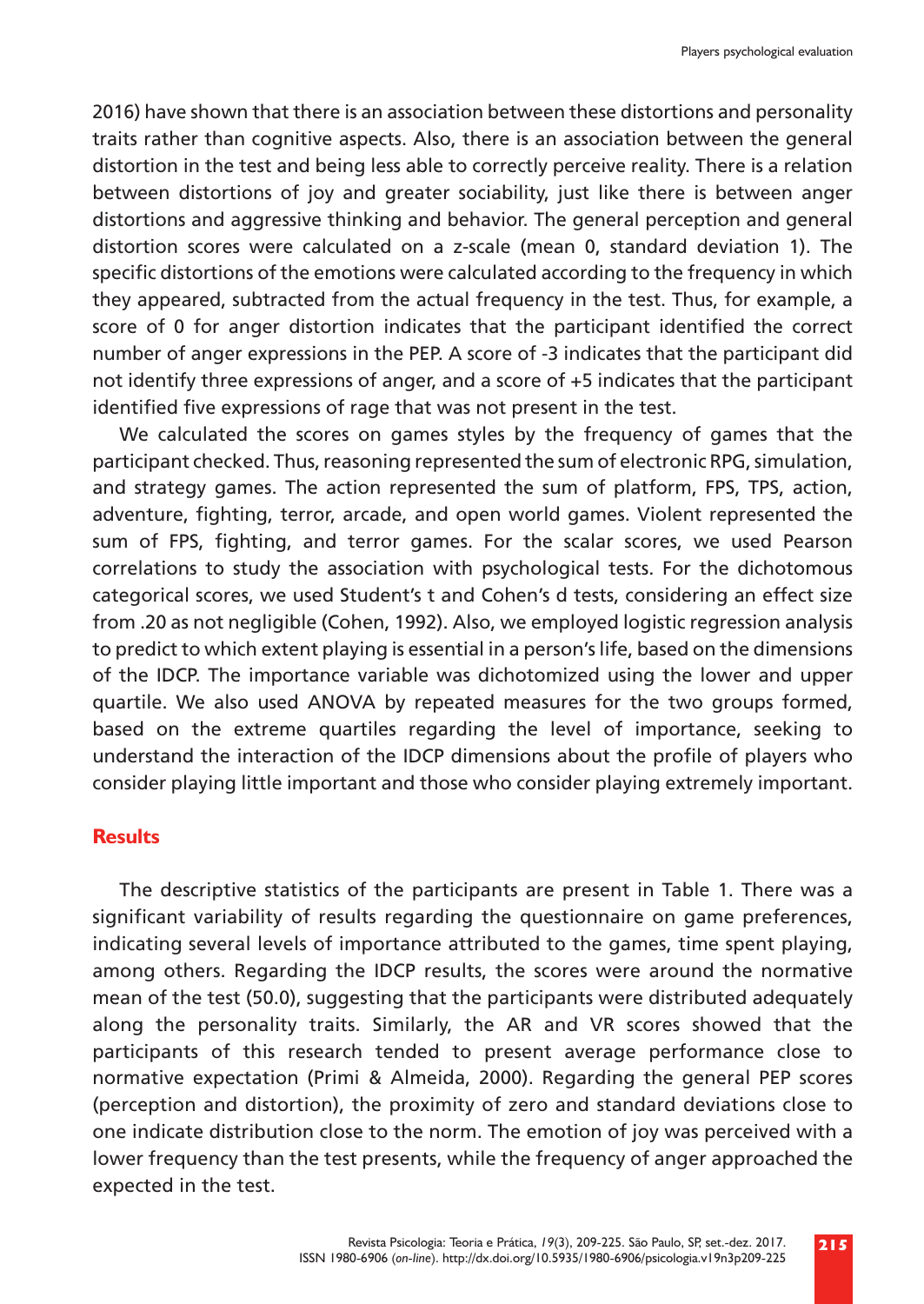|                     | Mean    | <b>Standard</b><br>deviation | <b>Minimum</b> | Maximum        | Standard error |
|---------------------|---------|------------------------------|----------------|----------------|----------------|
| I. Importance       | 4.42    | 2.93                         | 0              | $\overline{0}$ | 0.23           |
| 2. Time             | 6.02    | 6.61                         | 0              | 40             | 0.52           |
| 3. Week hours       | 5.33    | 8.14                         | T              | 36             | 0.64           |
| 4. Reason.          | 1.19    | 0.93                         | $\pmb{0}$      | 3              | 0.07           |
| 5. Action           | 2.49    | 1.78                         | 0              | $\overline{7}$ | 0.14           |
| 6. Viol.            | 0.50    | 0.69                         | $\pmb{0}$      | $\overline{2}$ | 0.05           |
| 7. Gather           | 1.33    | 3.33                         | 0              | 20             | 0.26           |
| 8. Aggressiveness   | 53.71   | 9.44                         | 13.6           | 76.3           | 0.87           |
| 9. Eccentricity     | 57.71   | 7.18                         | 24.5           | 75.5           | 0.66           |
| 10. Attention seek. | 47.60   | 11.53                        | 0.0            | 74.7           | 1.06           |
| II. Distrust        | 50.93   | 15.22                        | 13.0           | 80.7           | 1.40           |
| 12. Isolation       | 51.77   | 19.77                        | 10.0           | 97.2           | 1.82           |
| 13. Criticism Av.   | 55.34   | 10.26                        | 34.8           | 91.2           | 0.94           |
| 14. Impulsiveness   | 56.73   | 8.34                         | 32.0           | 80.4           | 1.31           |
| 15. AR              | 18.99   | 3.59                         | 6              | 24             | 0.30           |
| 16. VR              | 18.28   | 2.76                         | $\mathbf{H}$   | 25             | 0.25           |
| 17. PEP Perception  | 0.19    | 0.96                         | $-2.45$        | 6.36           | 0.08           |
| 18. PEP Distortion  | $-0.26$ | 1.03                         | $-2.87$        | 2.46           | 0.08           |
| 19. Freq. Joy       | $-1.67$ | 2.38                         | -10            | 3              | 0.19           |
| 20. Freq. Anger     | 0.42    | 1.73                         | $-3$           | 5              | 0.14           |

## **Table 1. Descriptive statistics of the psychological measures and variables regarding gaming preferences.**

Note. 1. Importance = How important is playing games in your life?; 2. Time = How long have you been playing regularly?; 3. Week hours = how many hours a week you play; 4. Reason. = Total of reasoning games that participant is interested in; 5. Action = Total of action games that participant is interested in; 6. Viol. = Total of violence games that participant is interested in; 7. Gather = How many times participant meets with other people to play, if he/she does that.

Source: The authors.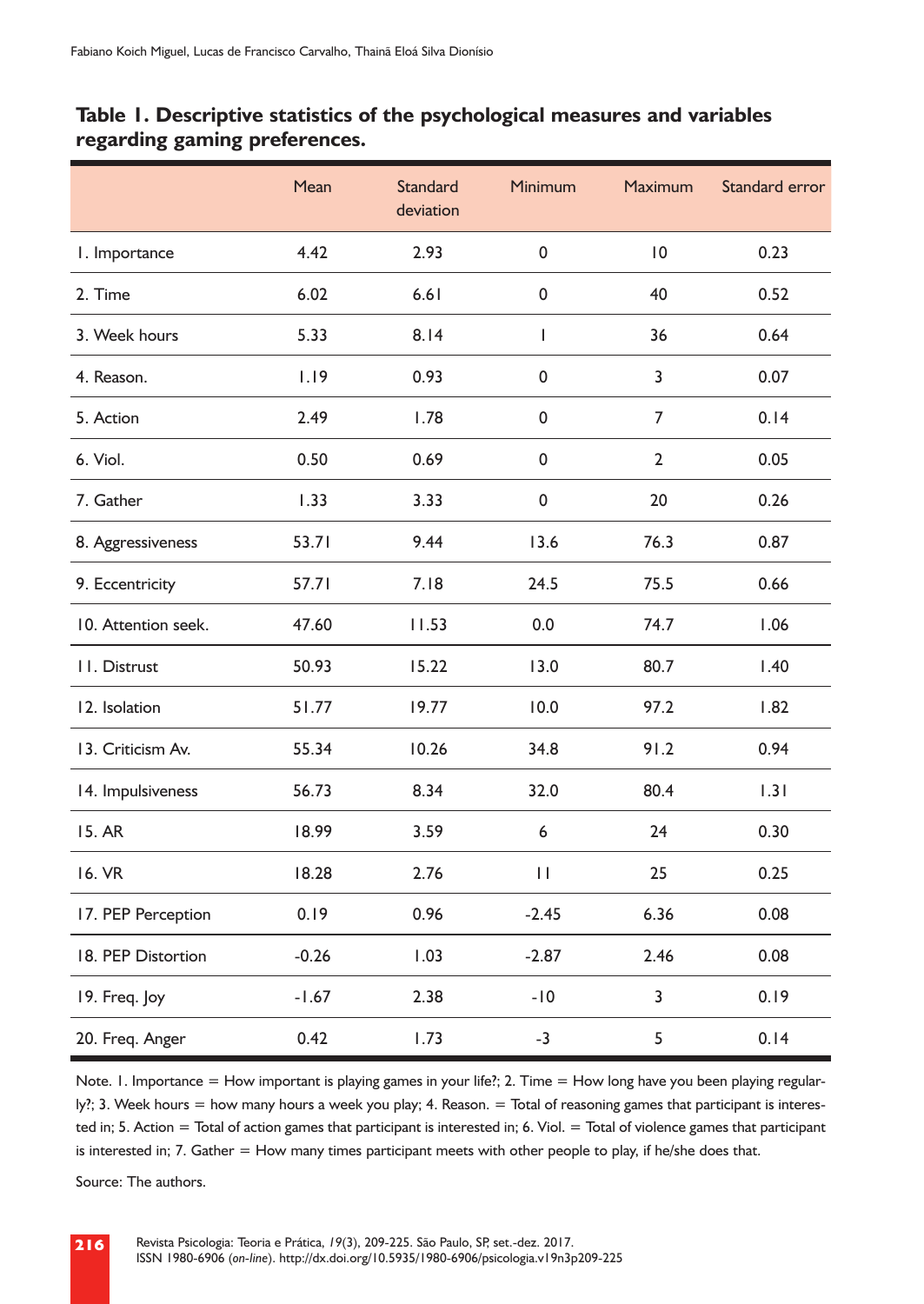We observed that, among 23 analyzes, 15 were significant (65%), with magnitudes varying between 0.16 (Anger *vs.* Total of violent games that one is interested in) and 0.41 (General PEP *vs.* How often per month the person gathers with other people to play). Complementing these data, we used logistic regression analysis to predict how significant is playing in a person's life, based on the 12 dimensions of personality. Table 2 presents the results.

|                     | $\mathsf{L}$<br>Importance | 2. Time     | 3. Week<br>hours | 4. Reason. 5. Action |         | 6. Viol. | 7. Gather |
|---------------------|----------------------------|-------------|------------------|----------------------|---------|----------|-----------|
| 8. Aggressiveness   |                            |             |                  |                      |         | $.21*$   |           |
| 9. Eccentricity     | $.27**$                    |             |                  |                      |         |          |           |
| 10. Attention Seek. | $-.21*$                    |             |                  |                      |         |          |           |
| II. Distrust        | $.19*$                     |             |                  |                      |         | $.18*$   |           |
| 12. Isolation       | .13                        |             |                  |                      |         |          | .04       |
| 13. Criticism Av.   | $.26***$                   |             |                  |                      |         |          |           |
| 14. Impulsiveness   |                            |             |                  |                      | $.28**$ | $.35***$ |           |
| 15. AR              |                            | $  \cdot  $ | .13              | $.21*$               |         |          |           |
| 16. VR              |                            | $.24***$    | 11               | $.21*$               |         |          |           |
| 17. PEP Perception  |                            | $.17*$      | .07              |                      |         |          | $.41***$  |
| 18. PEP Distortion  |                            |             |                  |                      |         |          | .09       |
| 19. Freq. Joy       |                            |             | $-.37***$        |                      |         |          | .17       |
| 20. Freq. Anger     |                            |             |                  |                      |         | $.16*$   |           |

**Table 2. Correlations between psychological measures and variables regarding gaming preferences.**

Note. 1. Importance = How important is playing games in your life?; 2. Time = How long have you been playing regularly?; 3. Week hours = how many hours a week you play; 4. Reason. = Total of reasoning games that participant is interested in; 5. Action = Total of action games that participant is interested in; 6. Viol. = Total of violence games that participant is interested in; 7. Gather = How many times participant meets with other people to play, if he/she does that. \*p  $\leq 0.05$ ;  $*_{p} \leq 0.01$ ;  $**_{p} \leq 0.001$ .

Source: The authors.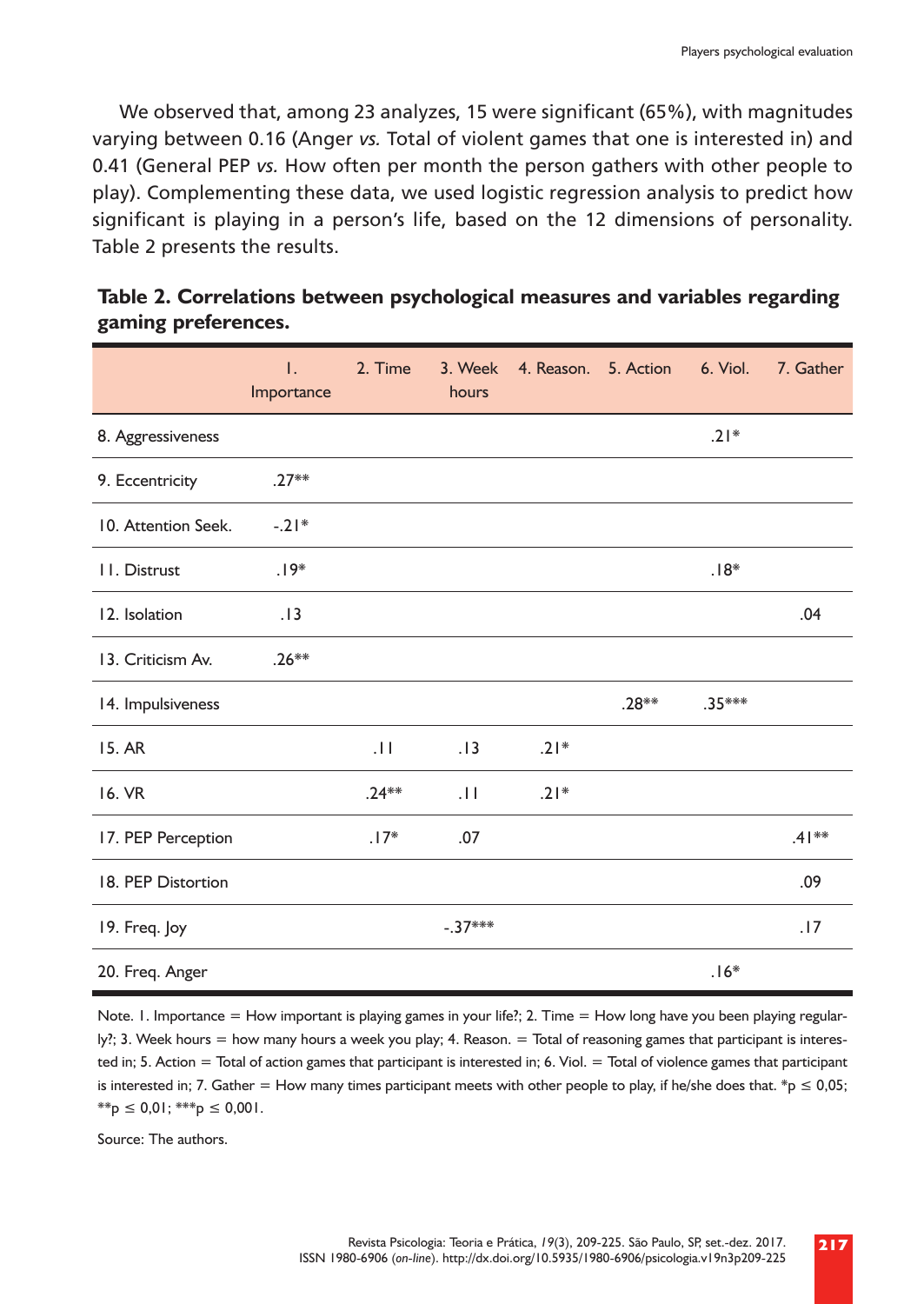We observed that, among 23 analyzes, 15 were significant (65%), with magnitudes varying between 0.16 (Anger *vs.* Total of violent games that one is interested in) and 0.41 (General PEP *vs.* How often per month the person gathers with other people to play). Complementing these data, we used logistic regression analysis to predict how significant is playing in a person's life, based on the 12 dimensions of personality. Table 3 presents the results:

|               | B        | Standard error | Wald   | df | p    |
|---------------|----------|----------------|--------|----|------|
| Grandiosity   | $-124$   | .051           | 5.921  |    | .015 |
| Criticism Av. | .154     | .048           | 10.372 |    | .001 |
| Impulsiveness | .094     | .046           | 4.250  |    | .039 |
| Constant      | $-8.013$ | 3.505          | 5.226  |    | .022 |

**Table 3. Logistic regression for predicting how playing is important the people's lives based on personality traits.**

Source: The authors.

We maintained three of the total of 12 IDCP dimensions that were significant: Grandiosity, Avoidance of Criticism, and Impulsiveness. Together, these variables can predict 47% ( $r^2_{Nagger{e}}$  = 0.47) of the importance of playing in participant's lives. Likewise, the dimensions of the IDCP predicted approximately 78% of the cases in the groups (more and less importance). Also on the variable concerning the importance of playing, ANOVA with repeated measures was performed for the two groups based on the extreme quartiles, whose results are in Table 4:

## **Table 4. Repeated measures ANOVA for groups with inferior percentile (n = 35) and superior percentile (n = 25) in IDCP dimensions.**

|                | Importance  | M     | <b>SD</b> | d   |
|----------------|-------------|-------|-----------|-----|
| Dependence     | $P \leq 25$ | 54.03 | 9.79      | .50 |
|                | $P \geq 75$ | 58.93 | 9.74      |     |
| Aggressiveness | $P \leq 25$ | 51.21 | 10.70     | .60 |
|                | $P \geq 75$ | 56.67 | 6.30      |     |

*(to be continued)*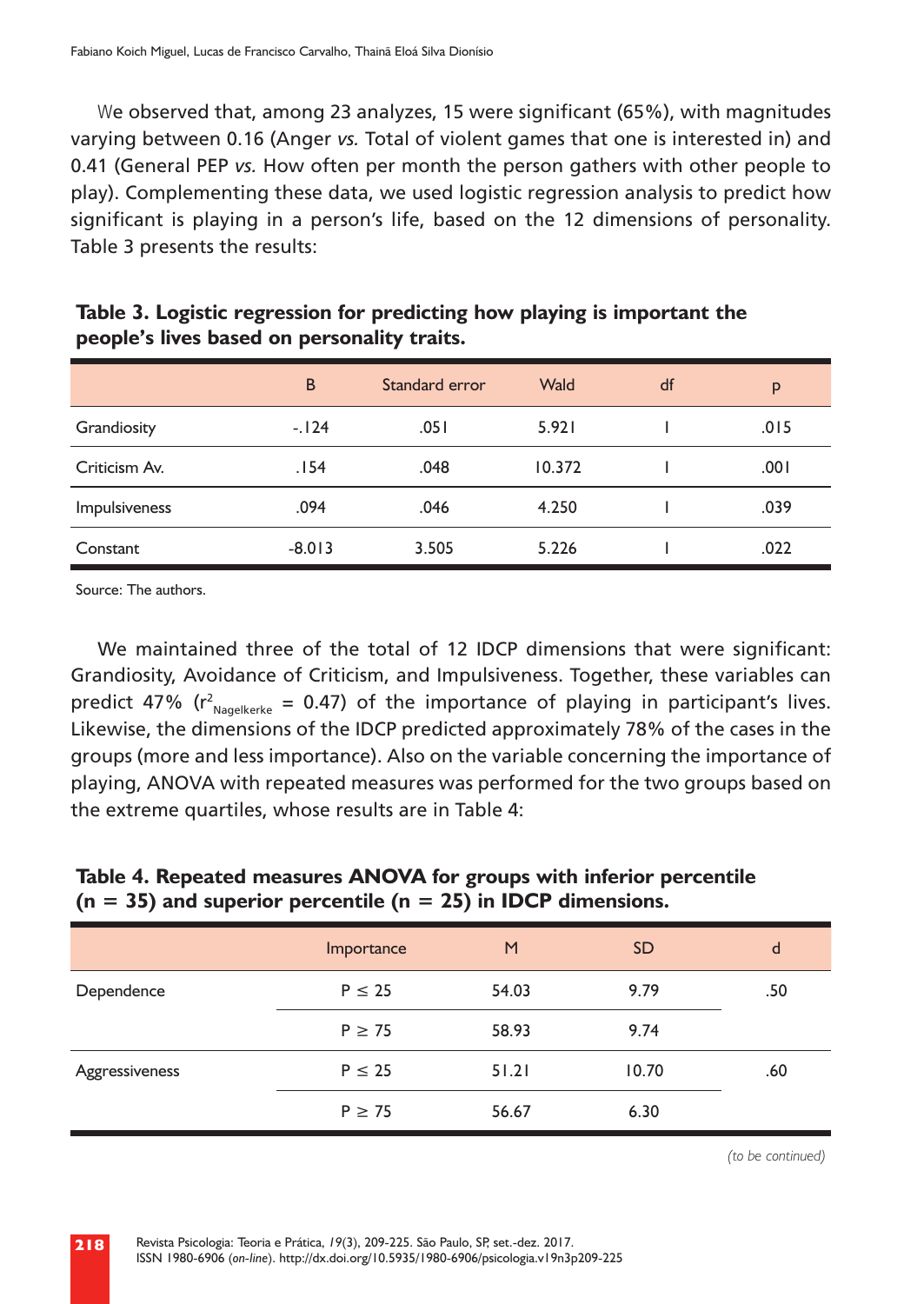|                          | Importance  | M     | SD    | $\mathsf{d}$ |
|--------------------------|-------------|-------|-------|--------------|
| Mood Instability         | $P \leq 25$ | 57.66 | 9.79  | .33          |
|                          | $P \geq 75$ | 60.76 | 8.89  |              |
| Eccentricity             | $P \leq 25$ | 56.00 | 8.77  | .79          |
|                          | $P \geq 75$ | 61.93 | 5.25  |              |
| <b>Attention Seeking</b> | $P \leq 25$ | 50.20 | 7.99  | .69          |
|                          | $P \geq 75$ | 43.33 | 12.22 |              |
| <b>Distrust</b>          | $P \leq 25$ | 48.63 | 17.77 | .40          |
|                          | $P \geq 75$ | 54.94 | 12.51 |              |
| Grandiosity              | $P \leq 25$ | 52.37 | 8.36  | .37          |
|                          | $P \geq 75$ | 49.03 | 9.92  |              |
| <b>Isolation</b>         | $P \leq 25$ | 49.52 | 18.94 | .37          |
|                          | $P \geq 75$ | 56.35 | 17.82 |              |
| Criticism Avoidance      | $P \leq 25$ | 52.46 | 9.16  | 1.03         |
|                          | $P \geq 75$ | 61.48 | 8.20  |              |
| Self-sacrifice           | $P \leq 25$ | 49.94 | 9.95  | .12          |
|                          | $P \geq 75$ | 51.03 | 6.63  |              |
| Conscientiousness        | $P \leq 25$ | 42.07 | 14.66 | .13          |
|                          | $P \geq 75$ | 43.74 | 8.27  |              |
| Impulsiveness            | $P \leq 25$ | 53.23 | 9.52  | .70          |
|                          | $P \geq 75$ | 59.20 | 6.85  |              |

## **Table 4. Repeated measures ANOVA for groups with inferior percentile (n = 35) and superior percentile (n = 25) in IDCP dimensions.**

Source: The authors.

Except for the Self-Sacrifice and Conscientiousness dimensions, the groups presented expressive differences (d  $\geq$  0.20) in the dimensions of the IDCP; also, we found low (Mood Instability, Mistrust, Grandiosity, and Isolation), moderate (Dependency, Aggressiveness, and Attention Seeking), and high differences (Eccentricity, Avoidance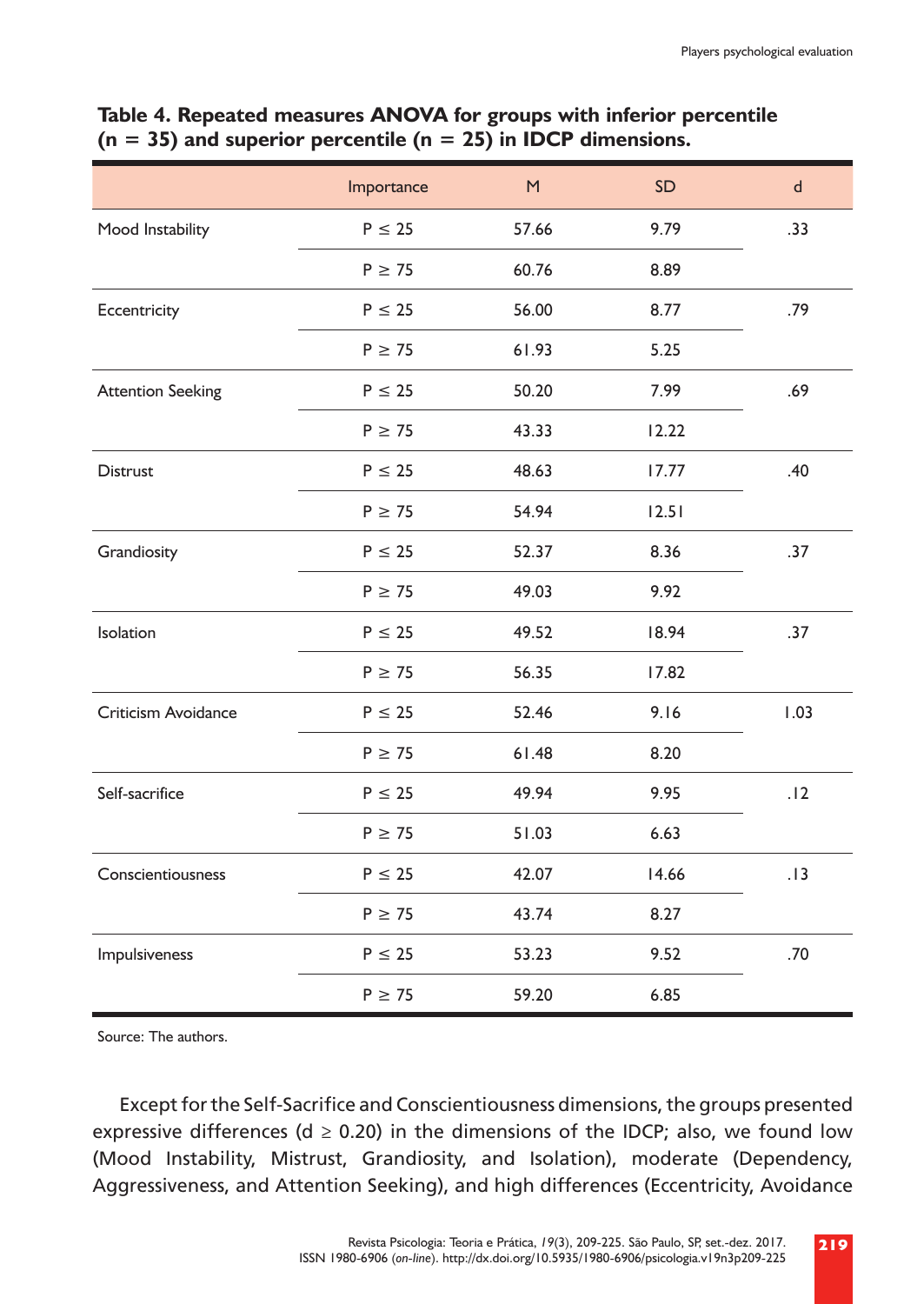of Criticism, and Impulsivity). Figure 1 illustrates the groups' profiles, showing the differences in the IDCP factors according to the importance given to the games.



**Figure 1. Superior and inferior profiles regarding gaming importance in IDCP dimensions.**

Source: The authors.

Finally, we verified differences between groups in dichotomous measures used in the questionnaire, using the t test. The data are in Table 5. As we can observe, two of the three comparisons presented significant differences, except for the Eccentricity dimension regarding the live RPG groups, although the differences are low.

| Table 5. IDCP and PEP's mean scores comparison for people that report |  |  |
|-----------------------------------------------------------------------|--|--|
| playing and not playing the modality.                                 |  |  |

|                                | Groups | M(SD)        | $t$ (df)  | p    | Mean<br>differences | Confidence<br>interval | d   |
|--------------------------------|--------|--------------|-----------|------|---------------------|------------------------|-----|
| Play live RPG?<br>Eccentricity | Yes    | 60.14(7.65)  | 1.63(116) | .106 | 2.90                | $-0.63/6.44$           | .06 |
|                                | No     | 57.24 (7.02) |           |      |                     |                        |     |

*(to be continued)*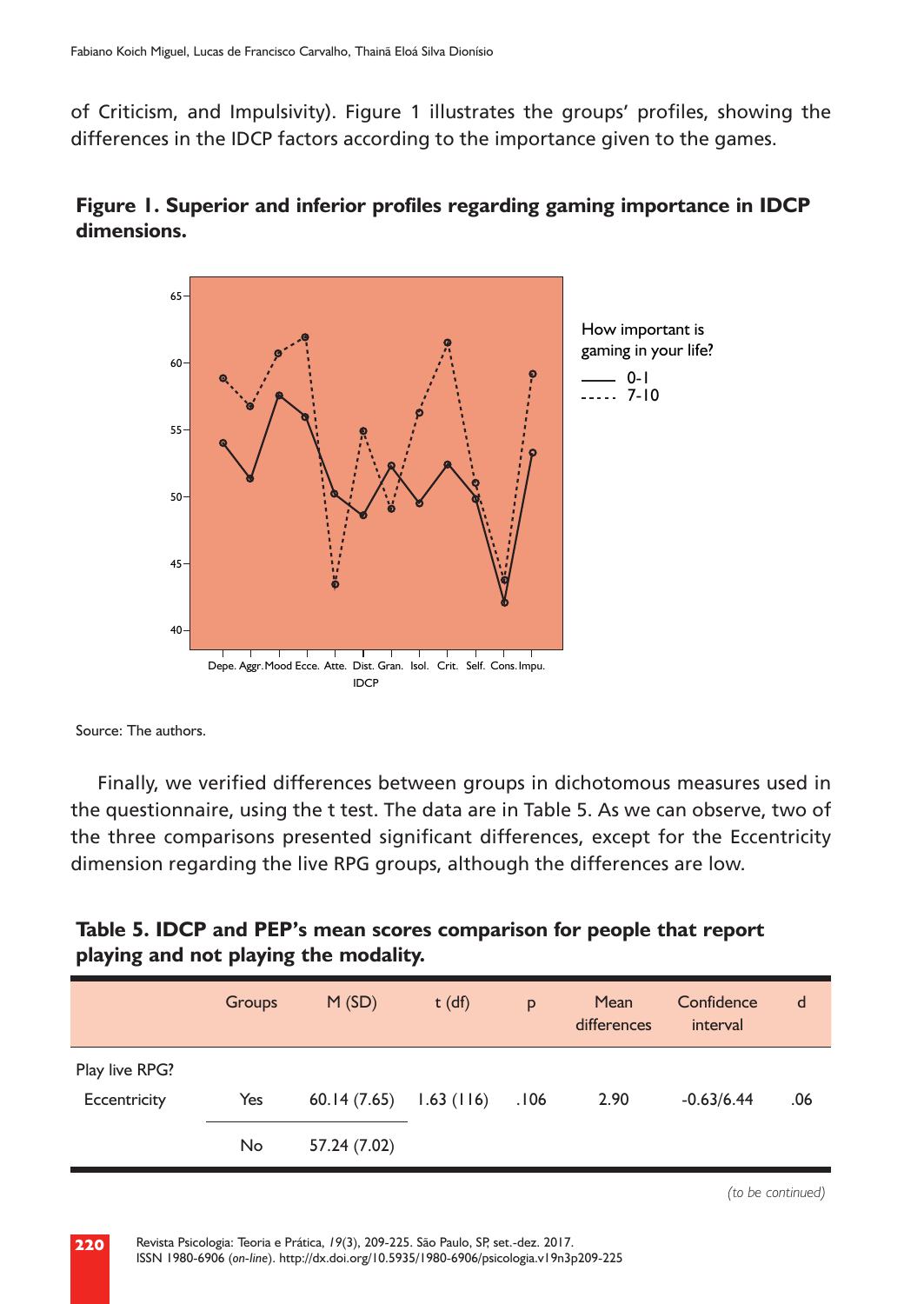|                                   | <b>Groups</b> | M(SD)         | $t$ (df)  | p    | Mean<br>differences | Confidence<br>interval | d   |
|-----------------------------------|---------------|---------------|-----------|------|---------------------|------------------------|-----|
| Grandiosity                       | Yes           | 55.78 (7.82)  | 2.73(116) | .007 | 6.76                | 1.85/11.67             | .49 |
|                                   | No.           | 49.01 (10.23) |           |      |                     |                        |     |
| Play online and<br>not in person? |               |               |           |      |                     |                        |     |
| Isolation                         | Yes           | 54.82 (19.91) | 1.98(116) | .050 | 7.21                | 0.00/14.41             | .37 |
|                                   | No            | 47.61 (18.99) |           |      |                     |                        |     |

## **Table 5. IDCP and PEP's mean scores comparison for people that report playing and not playing the modality.**

Source: The authors.

## **Discussion**

This research aimed at investigating relations between psychological measures (personality, emotional perception, and reasoning) and playing preferences. Based on the literature available, we established some hypotheses. Taking into account the results obtained, we confirmed hypotheses h<sub>3</sub> (intellectual reasoning games),  $h_a$ (action games with impulsiveness),  $h<sub>s</sub>$  (violent games with a perception of anger, aggression, distrust, and impulsiveness), and h<sub>7</sub> (isolated online games). The following hypotheses were partially confirmed: h*1* (importance of the game with eccentricity, attention seeking, distrust, isolation and criticism avoidance), h*2* (longer playing time with intellectual level),  $h_6$  (live RPG with eccentricity and grandiosity), and  $h_8$  (frequency of meetings with people to play with emotional awareness, joy, less distortion, and lower isolation). When analyzing the correlations, we found associations between the mentioned psychological characteristics and the preference for specific games, such as already observed in previous studies (Anderson et al., 2010; Chory & Goodboy, 2011; Engelhardt et al., 2011; Feng et al., 2007; Hasan et al., 2013; Herodotou et al., 2011; Peever et al., 2012; Suziedelyte, 2015). Thus, as predicted in the hypotheses, to assign more importance to the act of playing, we found an association between eccentric behaviors higher frequency, mistrust regarding others' intentions, and avoidance of criticism. Although the correlation with Isolation was not significant, there was a tendency towards not seeking attention from others, of being more independent, for the people who gave more importance to the act of playing.

The time (in years) that the participant engages in games correlated significantly with verbal reasoning and the general perception of emotions, but not with abstract reasoning. Although this result may suggest a possible development of these abilities because of the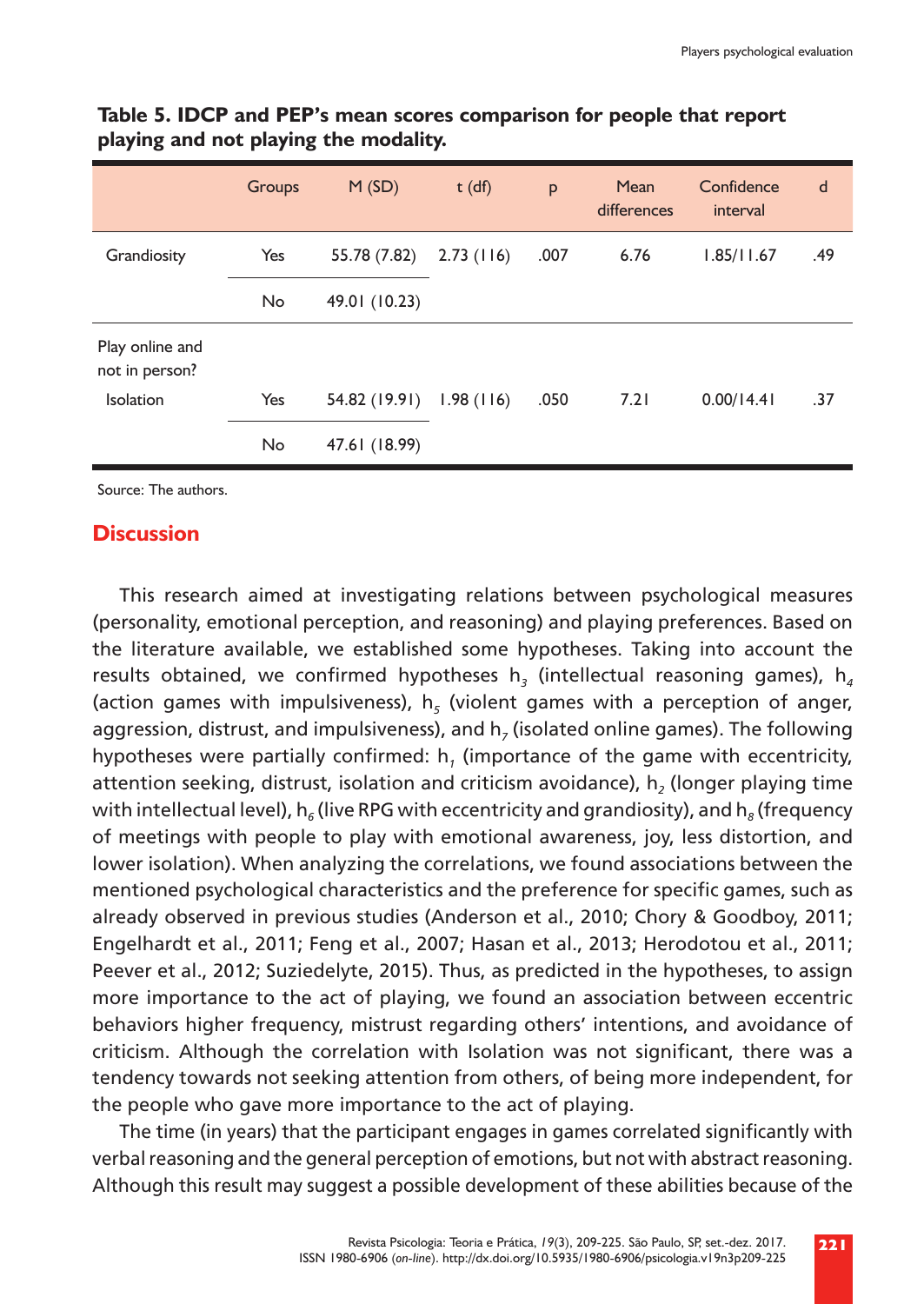duration of time played, it is also possible that verbal reasoning and the perception of emotions are merely correlated with age, as they are crystallized intelligence (Schneider & McGrew, 2012). In fact, an exploratory correlation between age and time devoted to games resulted in  $r = .61$  (p <.001), indicating a strong association between the two.

What brought another look at this relation is the variable hours per week devoted to playing. There were no significant correlations between the two measures of reasoning nor with the perception of emotions, which at first seemed to contradict previous studies on cognitive development related to playing frequency (Feng et al., 2007; Kühn et al., 2014; McDermott et al., 2014; Suziedelyte, 2015). However, by examining the correlations with the preference for reasoning games, these have proved to be significant. These results suggest that only dedicating weekly hours to playing does not necessarily mean higher cognitive ability, but rather the preference for games stimulates reasoning.

Besides, there was a correlation between more hours playing and lower attribution of joy to emotional expressions, which may be related to less interest in contact with others, according to other studies with emotional perception (Miguel & Pessotto, 2016). This result indicates a propensity for social isolation and the little experience of joy given a large number of hours in-game activity. On the other hand, there is a significant association between emotional perception and more frequent meetings with other people to play, which is an indicator that personal experience is associated with the development of the ability to perceive emotions. Taking these results into account, it is likely that there is a compensation of the trend towards isolation by games that require social gatherings.

Also, there is an association of preference for particular styles of games and psychological characteristics, such as hypothesized. The greater the preference for action games, the greater is the level of impulsiveness and emotional unrest. The greater the preference for violent games, the greater is the frequency of aggressive thoughts, corroborating previous data (Chory & Goodboy, 2011; Hasan et al., 2013), besides a higher mistrust of other people's intentions, impulsivity, and emotion attribution of anger towards other people. Additionally, the most impulsive people were those who reported a preference for action games and violence, which makes sense considering the relationship of the Impulsivity dimension with sadistic and antisocial functioning (Carvalho & Primi, 2015, 2016). People who prefer live RPG had higher scores in Grandiosity that is individuals who tend to want to stand out among others, to be admired, according to the traits assessed by the dimension (Carvalho & Primi, 2015). This result demonstrates an association between the practice of an unusual activity (live RPG) and the self-view of being more relevant and outstanding. There is a higher level of isolation and social withdrawal in participants who prefer to play only online. We also suggest that future research deepens this aspect, considering results such as those by Greitemeyer and Osswald (2011) since online games can be more or less pro-social, depending on the tasks involved.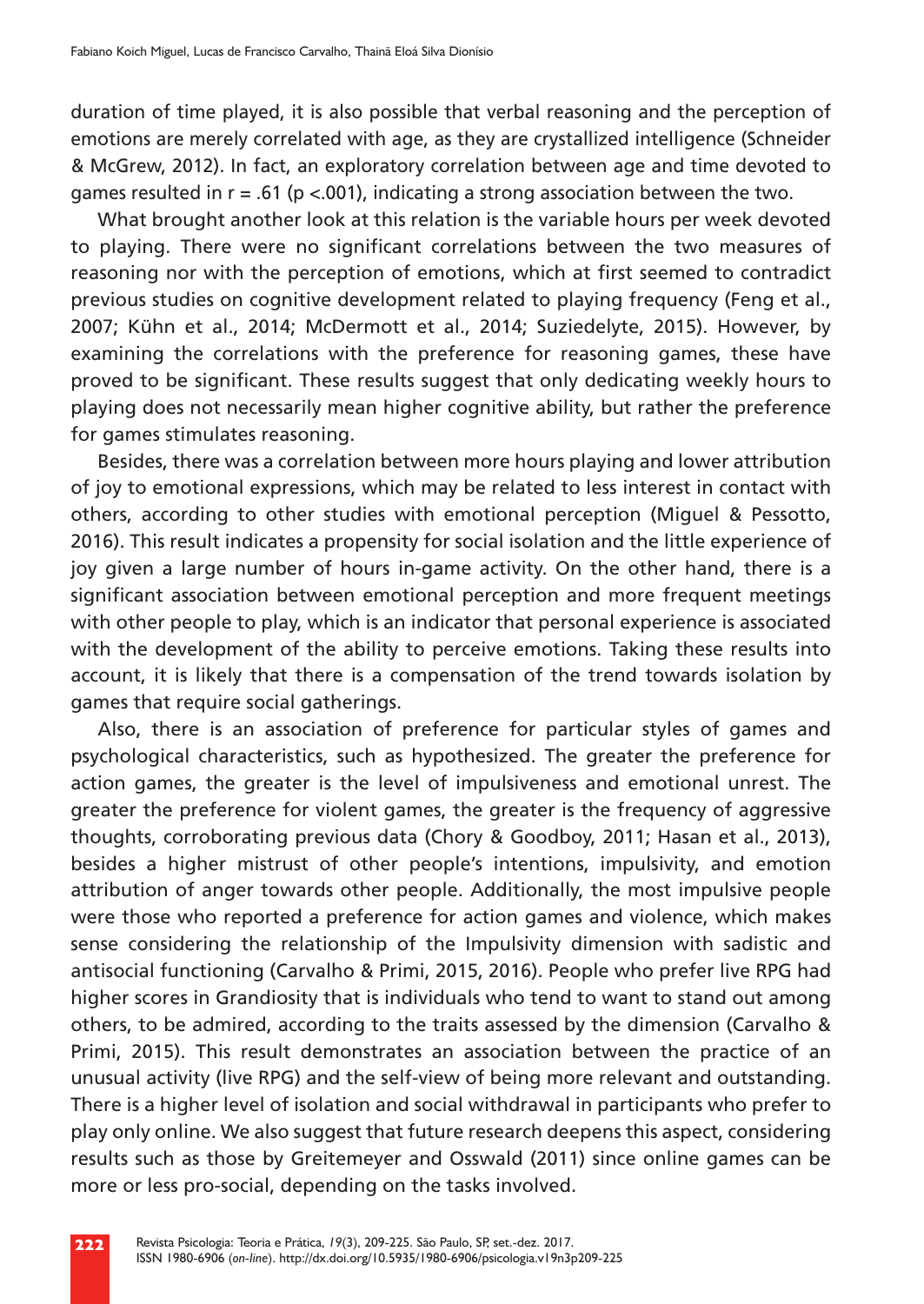Also, regarding the profile of personality traits of the participants who give greater importance to the games in comparison with those who give less importance, we observed that the first group tends to demonstrate a higher frequency of dependency, aggressive behaviors and thoughts, eccentric ways of acting and thinking, seeking to avoid situations in which they are exposed to criticism, and greater impulsivity, together with less need for attention from others. These characteristics, present in the same profile, suggest people with evident introverted tendencies, besides few social skills and more difficulty in handling emotions (compared to the other group).

When taking the data set found in this research, although some associations may indicate health (as the frequency of social gatherings to play with a higher level of emotional perception), other relations suggest difficulties (such as the preference for violent games and traits of aggression). Although experimental studies are using violent games, the results of this research do not allow establishing a causal relation between game preference and psychological characteristics. Studies in this field could benefit from experimental or longitudinal research to have a better understanding of the psychological aspects involved in this activity, which is so usual today. On the other hand, the results point to possible emotional and social problems that players may suffer. In this sense, people who dedicate themselves to games, especially playing alone, may present difficulties in social interaction and tendency to isolation.

As a limitation of the study, we can point out the number of participants, which may not be representative of the population. Further research could broaden the sample and check the stability of the results found here. Future studies could also verify whether the predominance of women in this research (75%) was a peculiar characteristic of the sample or if it reflects the Brazilian distribution of players. Also, other categories of games could be studied, such as cards, board games, among others. This research focused predominantly on video games and live RPG games.

## **References**

- Anderson, C. A., Shibuya, A., Ihori, N., Swing, E. L., Bushman, B. J., Sakamoto, A., … & Saleem, M. (2010). Violent video game effects on aggression, empathy, and prosocial behavior in Eastern and Western countries: A meta-analytic review. *Psychological Bulletin*, *136*(2), 151–173. doi:10.1037/a0018251
- Cardoso, L. A. B. (2007). *Estilos de aprendizagem e estratégias cognitivas: em busca de maior autonomia na aprendizagem de língua estrangeira*. Dissertação (Mestrado Acadêmico em Linguística)–Centro de Humanidades, Universidade Estadual do Ceará.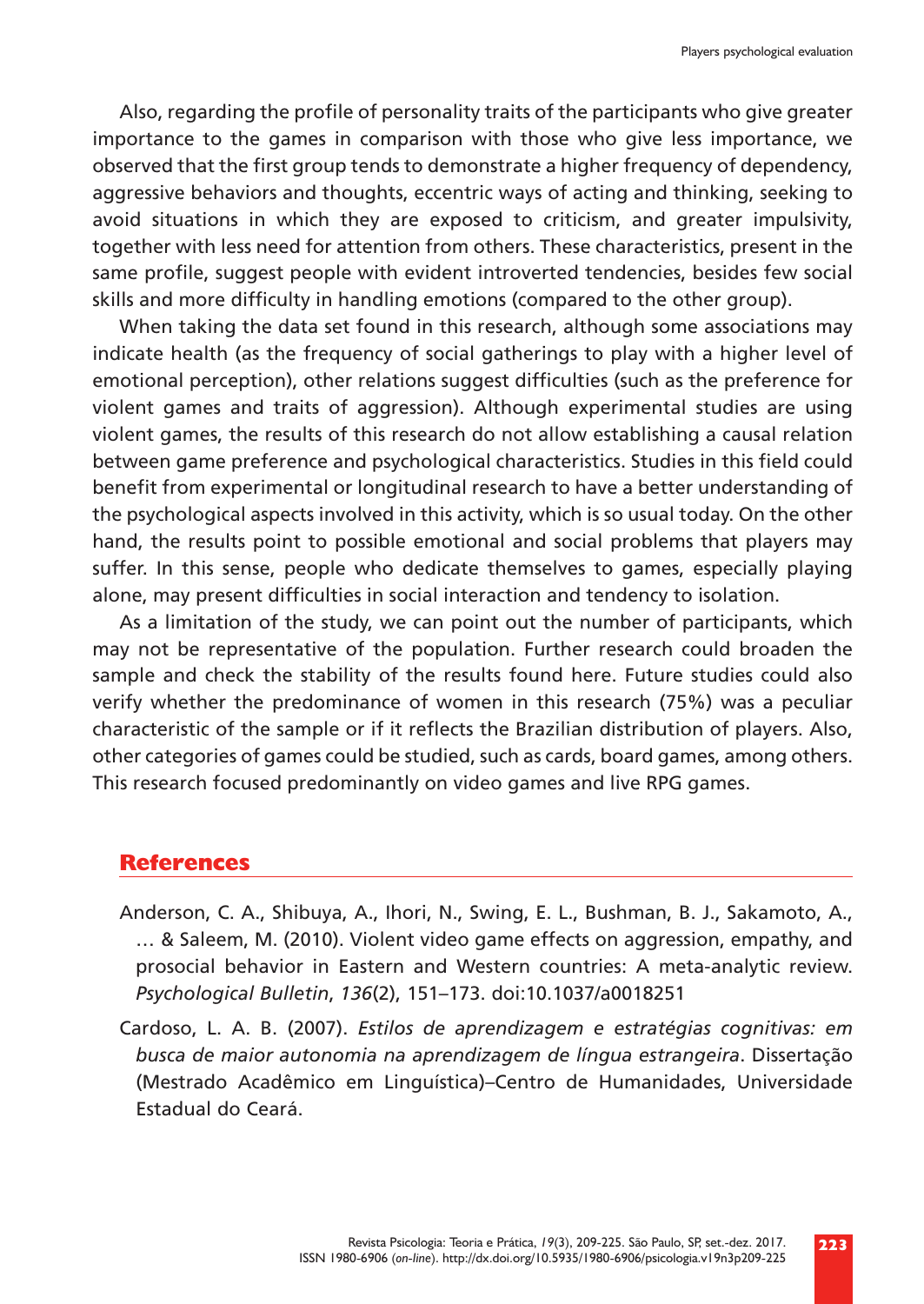- Carvalho, L. F. & Primi, R. (2015). Development and internal structure investigation of the Dimensional Clinical Personality Inventory. *Psicologia: Reflexão E Crítica*, *28*(2), 322–330. doi: 10.1590/1678-7153.201528212
- Carvalho, L. F. & Primi, R. (2016). Prototype matching of personality disorders with the Dimensional Clinical Personality Inventory. *Psicologia: Teoria e Pesquisa*, *32*(2), 1–9. doi:10.1590/0102-3772e322214
- Chory, R. M. & Goodboy, A. K. (2011). Is basic personality related to violent and non-violent video game play and preferences? *Cyberpsychology, Behavior, and Social Networking*, *14*(4), 191–198. doi:10.1089/cyber.2010.0076
- Cohen, J. (1992). A power primer. *Psychological Bulletin*, *112*(1), 155-159. doi:10.1037/0033-2909.112.1.155
- Costa, R. (2014, October 3). Quais são os gêneros de jogos de vídeo game? Recuperado de https://designzeroum.com.br/quais-sao-os-generos-de-jogos-de-video- -game/
- Engelhardt, C. R., Bartholow, B. D., Kerr, G. T., & Bushman, B. J. (2011). This is your brain on violent video games: Neural desensitization to violence predicts increased aggression following violent video game exposure. *Journal of Experimental Social Psychology*, *47*(5), 1033–1036. doi:10.1016/j.jesp.2011.03.027
- Feng, J., Spence, I., & Pratt, J. (2007). Playing an action video game reduces gender differences in spatial cognition. *Psychological Science*, *18*(10), 850–855. doi:10.1111/j.1467-9280.2007.01990.x
- Gentile, D. A., Choo, H., Liau, A., Sim, T., Li, D., Fung, D., & Khoo, A. (2011). Pathological video game use among youths: A two-year longitudinal study. *Pediatrics*, *127*(2), e319–e329. doi:10.1542/peds.2010-1353
- Greitemeyer, T. & Osswald, S. (2011). Playing prosocial video games increases the accessibility of prosocial thoughts. *The Journal of Social Psychology*, *151*(2), 121–128. doi:10.1080/00224540903365588
- Hasan, Y., Bègue, L., Scharkow, M., & Bushman, B. J. (2013). The more you play, the more aggressive you become: A long-term experimental study of cumulative violent video game effects on hostile expectations and aggressive behavior. *Journal of Experimental Social Psychology*, *49*(2), 224–227. doi:10.1016/j. jesp.2012.10.016
- Herodotou, C., Kambouri, M., & Winters, N. (2011). The role of trait emotional intelligence in gamers' preferences for play and frequency of gaming. *Computers in Human Behavior*, *27*(5), 1815–1819. doi:10.1016/j.chb.2011.04.001
- ITC, International Test Commission. (2005). *International guidelines on computer- -based and internet delivered testing*. Granada, Spain: International Test Commission.